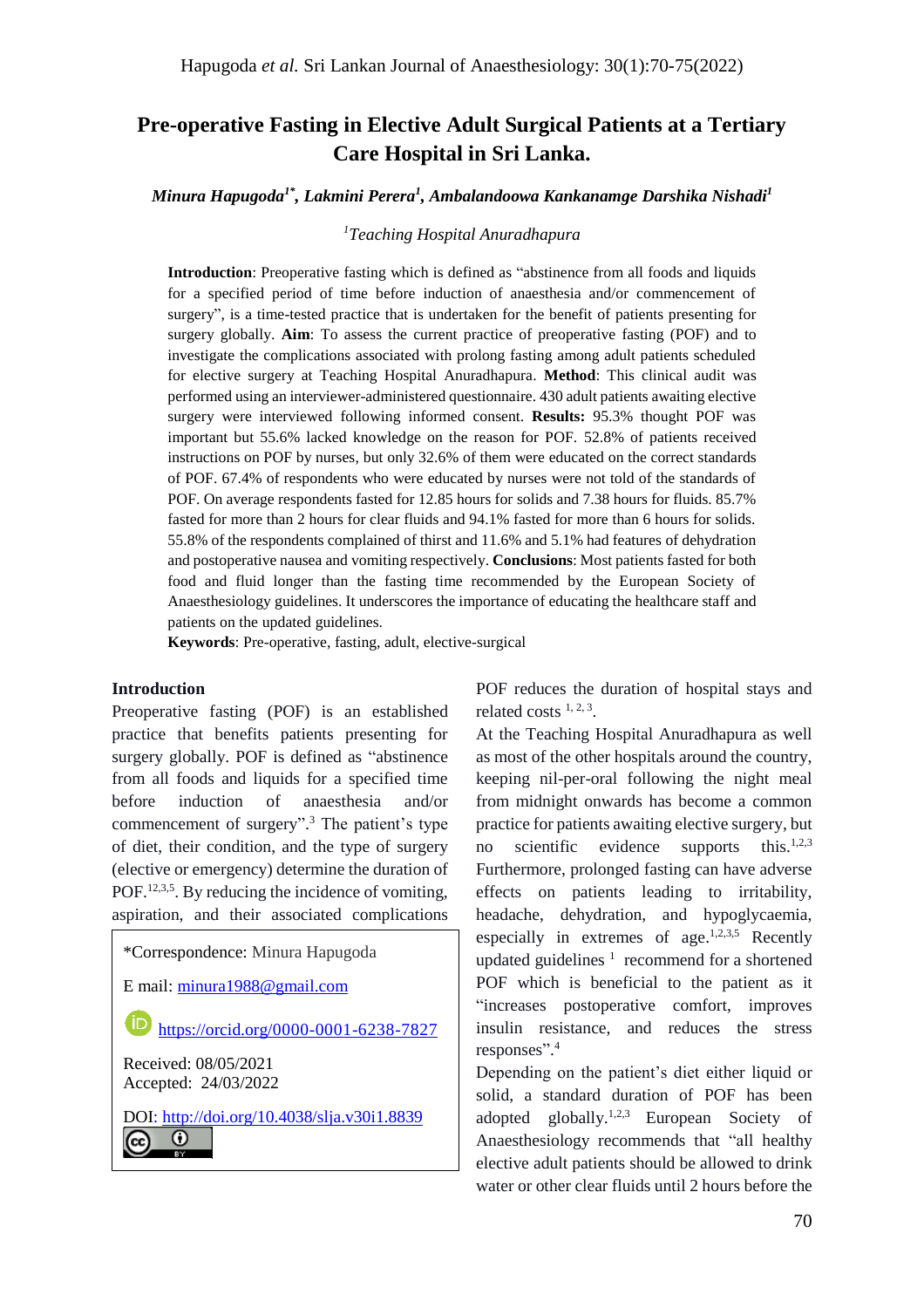induction of anaesthesia and all healthy elective adult patients should be allowed a light meal until 6 hours before the induction of anaesthesia". 1

The aim of this audit was to assess the current practice of preoperative fasting in adult patients awaiting elective surgery in Teaching Hospital Anuradhapura (THA), comparing it with the guidelines given by the European society of anesthesiologists and evaluate the complications associated with prolonged fasting.

# **Method**

The ethical approval to conduct the study was obtained from Ethical Review Committee, Rajarata University, Sri Lanka. The institutional permission was granted from teaching hospital Anuradhapura.

The expected sample size was 385 with 95% confidence and a margin of error of 5% and a population proportion of 50%. All consecutive adult patients awaiting to undergo elective surgery under regional or general anaesthesia at the Teaching hospital Anuradhapura who were eligible for the study based on the inclusionexclusion criteria were interviewed during the study period. Patients who were excluded from the study were: paediatric patients (patients aged less than18 years of age), pregnant patients,

patients who underwent emergency surgery, and non-consenting patients.

Data collection was done over 2 months, from 1st of July 2020 to 30th of August 2020 using an interviewer administered structured questionnaire. It was filled before the induction of anaesthesia, at the patient receiving area of the operating theatre by the anaesthetist involved in the care to the patient, following informed written consent. The questionnaire, which was developed by the researchers, was validated following a pilot study. The questionnaire collected data on demographic characteristics (age, sex and highest educational level) patient's reason for POF and their perceived importance of POF, complaints about POF, source of POF instructions, whether they clearly understood the instruction, opinion on POF instructions, duration of preoperative fasting, premedication practices, and outcome of prolonged fasting with associated complications.

# **Results**

During the period of  $1<sup>st</sup>$  of July 2020 to 30<sup>th</sup> of August 2020, a total of 430 eligible adult patients awaiting elective surgery at Teaching hospital Anuradhapura participated in the study. Demographic data are presented in Table 1.

|                            |                  | Number of patients (n) | Percentage $(\%)$ |
|----------------------------|------------------|------------------------|-------------------|
| Gender                     | Male             | 244                    | 56.7              |
|                            | Female           | 186                    | 43.3              |
| Age (years)                | 18-29            | 43                     | 10                |
|                            | 30-49            | 172                    | 40                |
|                            | 50-65            | 159                    | 37                |
|                            | >65              | 56                     | 13                |
| <b>Highest educational</b> | Primary          | 145                    | 33.7              |
| status                     | O/L              | 199                    | 46.3              |
|                            | A/L              | 71                     | 16.5              |
|                            | Higher education | 15                     | 3.5               |

*Table 1. Demographic data of the patients awaiting elective surgery*

\*Primary- Up to grade 5 education, O/L-Ordinary level examination(Up to grade 11), A/L-Advanced level examination (up to grade 13)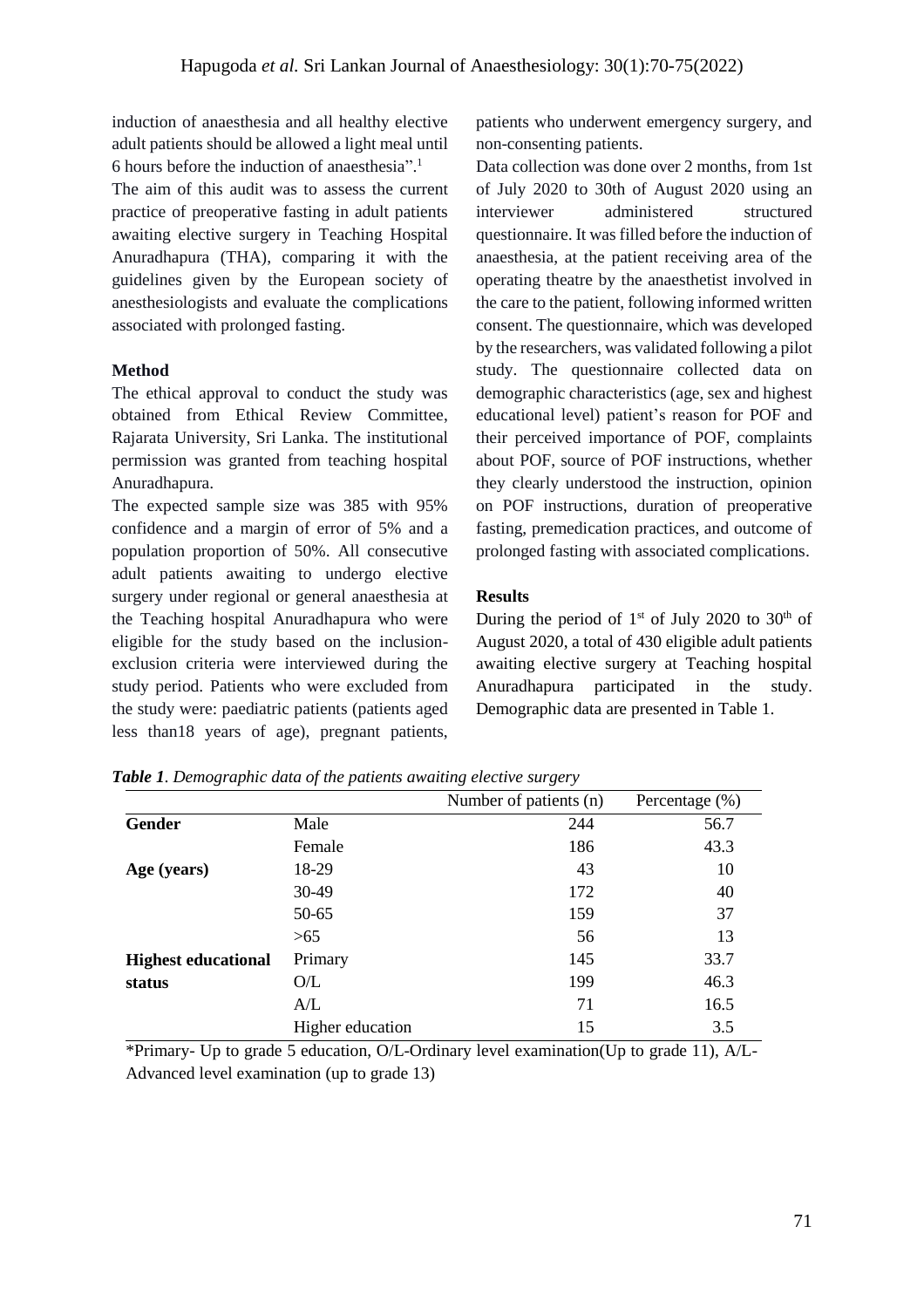Commonest mode of anaesthesia was general anaesthesia. (*n=219, 50.9%*) with inguinal hernia repair being the most frequently performed surgery (*n=55*, *12.8%*)**.** 

As noted by Table 2, 95.3% thought preoperative fasting was important and only 40.3% of the patients knew a correct or partially correct reason for the need for pre-operative fasting, which was 'to reduce nausea and vomiting and to prevent aspiration'. Of the 67 patients who stated 'to prevent aspiration' as the reason for fasting had received information from the anaesthetist (94%). More than half (55.6%) did not know the reason for fasting before surgery. The surgical wardnursing officers educated 227 (*52.8%)* patients of that 67.4% were not told of the current standards of POF, and of those educated on the current standards of POF, 70% had understood it and were clear about the instructions. The anaesthetist was the source of information on POF for 187 (*43.5%*) patients of whom 84.5% were informed of the up-to-date standards of POF. [Table 3] A statistically significant negative correlation between the duration of fasting and patients being educated on the up-to-date standards of POF ( $r_s$  = *-0.36, p <.01)* and a negative correlation between their clear understanding of the standards of POF and the duration of POF ( $r_s = -0.28$ ,  $p = \langle .01 \rangle$ ) was found in the survey*.*

It was noted that all patients with comorbidities on routine oral medications were allowed to take their medication with a sip of water preoperatively when it had been advised to continue the medications by the anaesthetist during preoperative assessment. (53 patients were advised to withhold their morning dose of regular medications).

|  | Table 2. Patient's knowledge on the importance of POF & perceived reason for POF. |  |  |  |
|--|-----------------------------------------------------------------------------------|--|--|--|
|  |                                                                                   |  |  |  |

|                                                            | <b>Number</b> | Percentage $(\% )$ |
|------------------------------------------------------------|---------------|--------------------|
| Is preoperative fasting (POF) important?                   |               |                    |
| Yes                                                        | 410           | 95.3               |
| N <sub>0</sub>                                             | 20            | 4.7                |
| Patient's perceived reason for pre-operative fasting (POF) |               |                    |
| To reduce nausea and vomiting                              | 106           | 24.7               |
| To prevent aspiration                                      | 67            | 15.6               |
| To empty bowel                                             | 17            | $\overline{4}$     |
| To reduce bleeding                                         |               | 0.2                |
| Don't know                                                 | 239           | 55.6               |

| Table 3. Patient education on POF and their understanding |  |
|-----------------------------------------------------------|--|
|-----------------------------------------------------------|--|

| Source of<br>information | Number of<br>patients educated | Told of standards of<br>preoperative fasting |                | Patient clearly understood<br>the instructions of POF |                |
|--------------------------|--------------------------------|----------------------------------------------|----------------|-------------------------------------------------------|----------------|
|                          |                                | Yes                                          | N <sub>0</sub> | Yes                                                   | N <sub>0</sub> |
| Nursing officer          | 227(52.8)                      | 74 (32.6)                                    | 153(67.4)      | 53 (71.6%)                                            | 21 (28.4%)     |
| Anaesthesia MO           | 187(43.5)                      | 158 (84.5)                                   | 29(15.5)       | 138 (87.3%)                                           | 20 (12.7%)     |
| <b>Surgical SHO</b>      | 16(3.7)                        | 10(62.5)                                     | 6(37.5)        | $9(90.0\%)$                                           | $1(10.0\%)$    |

\*Number of patients (percentage). SHO – Senior House Officer, MO- Medical Officer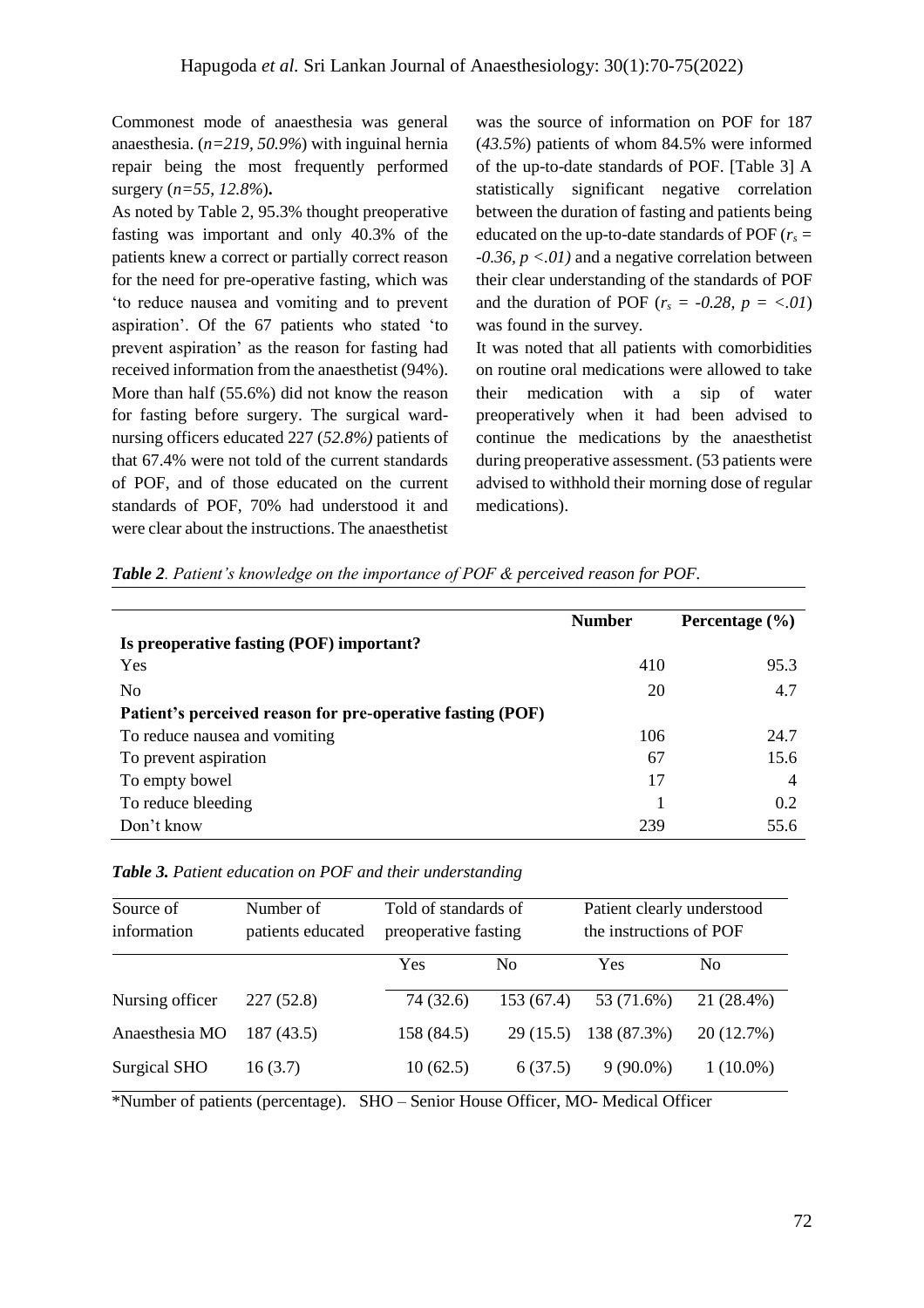339 patients awaiting elective surgery had solid or semisolid as their last meal before surgery. The minimum, maximum, and mean fasting hours for solid or semisolid were 6, 27and 12.85 hours respectively. Only 20 (5.9%) patients were fasted for 6 hours before surgery for solid or semisolids while 64% were fasted for 12 hours or more for food before surgery [Table 4].

*Table 4: Fasting time for solid and semisolid meal*

| Fasting time | Number of | Percentage |  |
|--------------|-----------|------------|--|
| (Hrs.)       | patients  |            |  |
| 6            | 20        | 5.9        |  |
| $7 - 8$      | 32        | 9.4        |  |
| $9-10$       | 54        | 15.9       |  |
| 11-12        | 52        | 15.3       |  |
| >12          | 181       | 53.4       |  |

The minimum, maximum, and mean fasting hours for clear fluids were 2, 19, and 7.38 hours respectively. More than 85.7 % of the patients fasted from clear fluid longer than 2 hours [Table 5].

*Table 5: Fasting time for clear fluids*

| Fasting time   | Number of | Percentage |
|----------------|-----------|------------|
| (Hrs.)         | patients  |            |
| 2              | 13        | 14.3       |
|                | 20        | 22.0       |
| $3-4$<br>$5-6$ | 16        | 17.6       |
| $7 - 8$        | 8         | 8.8        |
| >8             | 34        | 37.4       |
|                |           |            |

An H<sup>2</sup> receptor blocker (*95.1%)* and a pro-kinetic (*95.3%)* were prescribed to patients awaiting elective surgery.

58.8% of the surveyed patients complained of the fasting status and many patients (*55.8%)* experienced thirst due to prolonged fasting. 3 patients developed hypoglycaemic episodes, 22 patients had postoperative nausea and vomiting, 50 patients (*11.6%)* exhibited clinical signs of dehydration and 171 patients (*44.4%*) complained of hunger.

Statistically significant positive correlations were found between the duration of preoperative fasting and complaints regarding fasting  $(r<sub>s</sub> =$ 0.73,  $p = \langle .01 \rangle$ , thirst ( $r_s = 0.74$ ,  $p = \langle .01 \rangle$ , hunger ( $r_s = 0.75$ ,  $p = \langle .01 \rangle$ , dehydration ( $r_s =$ *0.30, p = <.01*)*,* headache ( $r_s = 0.12$ ,  $p = \langle .05 \rangle$ and post-operative nausea and vomiting (PONV),  $(r_s = 0.20, p = <.01)$ .

### **Discussion**

POF is aimed at reducing the risk of aspiration, regurgitation, vomiting, and the complications of the aforesaid, during anaesthesia or surgery. 1,2,3,4,5European Society of Anaesthesiology recommends that all healthy elective adult patients should be allowed to drink water or other clear fluids until 2 h before the induction of anaesthesia and all healthy elective adult patients should be allowed a light meal until 6 h before the induction of anaesthesia<sup>1</sup>. Adult patients interviewed in our study at Teaching hospital Anuradhapura awaiting elective surgeries were found to be over fasted for clear fluids, with only 14.7% fasted for 2 hours and an average fasting time of 7.38 hours while only 5.9% of patients fasted 6 hours before surgery for solid/semisolids with an average fasting time of 12.85 hours. A study conducted in the National hospital of Sri Lanka also found that patients fasted for clear fluids for an average of 12.86 hours and 13.86 hours for a solid meal. 8

Patients lacked knowledge on the reasons for POF with only 40.3% knowing the correct reasons while 43.7% were not educated about the standards for POF, which is a major obstacle to surgical and anaesthetic care. The knowledge deficit and poor attitude of patients have been noted as reasons for nonadherence to protocols and failure in implementing fasting guidelines compromising surgical and anaesthetic care. 10 Patients were not aware of the adverse consequences of prolonged fasting such as irritability, headache, dehydration, and hypoglycaemia, especially in extremes of age, delayed recovery following anaesthesia, PONV, thirst, and hunger  $1,2,3,5$ . We found that the duration of preoperative fasting positively correlated with thirst, hunger, dehydration, headache, and PONV. This finding was in line with findings of other studies $6,7$  where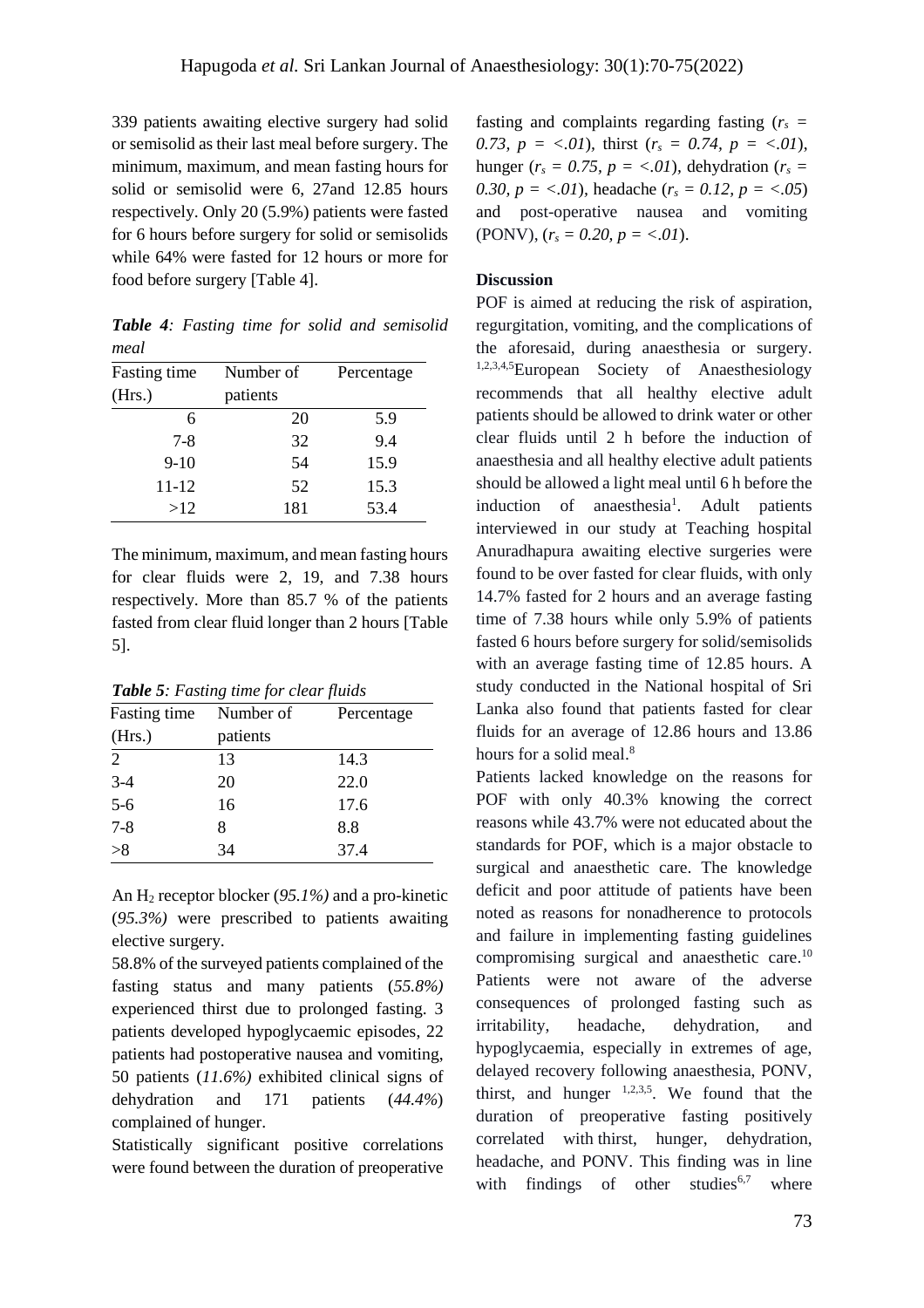preoperative fasting was longer than the recommended time. Patients being educated on the standards of POF had lower fasting hours as evidenced by the negative correlation found between the two variables.

More than half (52.8%) of the patients received instruction regarding POF from the surgical inward nursing officers, who frequently interact with patients and encounters opportunities for patient education. <sup>11</sup> Most in-ward nursing officers had not informed patients of the standards of POF but followed the now outdated overnight fasting, where a patient is kept fasting overnight before the surgery date, but recent studies found no scientific support for this practice.<sup>1,2,3</sup> Such practices are probably due to the shortage of nursing staff and their considerable caseload. This should be replaced with individualized patient instructions and the caregivers must be updated on the revised guidelines.

The POF instructions were not clearly understood by 17.3% of the informed patients and a correlation between patient's clear understanding of the POF standards and the shorter duration of pre-operative fasting was found in the audit. The findings were consistent with reports that showed patients who did not clearly understand POF instructions fasted for a longer duration before surgery. $6,12$ Thus, investing more in preoperatively educating patients leads to increased compliance with POF recommendations.

It was noted that an  $H_2$  receptor blocker was prescribed in 95.1% and a pro-kinetic prescribed in  $95.3\%$  of patients. H<sub>2</sub> receptor antagonist agents (e.g., cimetidine, famotidine, or ranitidine) was found to reduce gastric acidity and volume during the perioperative period and their routine use in patients who have no apparent risk for pulmonary aspiration was not recommended <sup>1,9</sup>. Pro-kinetics (e.g., metoclopramide) are found to reduce gastric volumes during the perioperative fasting period, but its routine use in patients with no apparent risk of pulmonary aspiration was not also recommended. 1,9 Furthermore, healthcare staff should be educated about the aims of premedication and when to administer them for effective action.

## **Conclusion**

Most patients fasted for both food and fluid longer than the fasting time recommended by the European Society of Anaesthesiology guidelines. Patient education concerning POF should be strengthened with verbal instructions as well as patient-friendly information leaflets. Healthcare workers should all be updated on the recent POF guidelines and those should be implemented. Monitoring and clinical audits of fasting practices need to be implemented and enforced to improve and maintain patient care.

#### **References**

1. Ian Smith, Peter Kranke, Isabelle Murat, et al. Peri operative fasting in adults and children: guidelines from the European Society of Anaesthesiology. *European Journal of Anaesthesiology.* 2011;**28**(8):556–69. <https://doi.org/10.1097/eja.0b013e3283495ba1>

2. Practice Guidelines for Preoperative Fasting and the Use of Pharmacologic Agents to Reduce the Risk of Pulmonary Aspiration: Application to Healthy Patients Undergoing Elective Procedures An Updated Report by the American Society of Anesthesiologists Task Force on Preoperative Fasting and the Use of Pharmacologic Agents to Reduce the Risk of Pulmonary Aspiration: *Anesthesiology* 2017; **126**: 376-93.

[https://doi.org/10.1097/ALN.000000000000145](https://doi.org/10.1097/ALN.0000000000001452) [2](https://doi.org/10.1097/ALN.0000000000001452)

3. Njoroge G, Kivuti-Bitok L, Kimani S. Preoperative Fasting among Adult Patients for Elective Surgery in a Kenyan Referral Hospital *International Scholarly Research Notices* 2017;**12**:2159606.

<https://doi.org/10.1155/2017/2159606>

**4.** Xu D, Zhu X, Xu Y, Zhang L. Shortened preoperative fasting for prevention of complications associated with laparoscopic cholecystectomy: a meta-analysis. *Journal of International Medical Research*. 2017;**45**(1)**:**22- 37.<https://doi.org/10.1177/0300060516676411>

5. Smith AF, Vallance H, Slater RM: Shorter preoperative fluid fasts reduce postoperative emesis. *British Medical Journal.* 1997**;314**:1486.